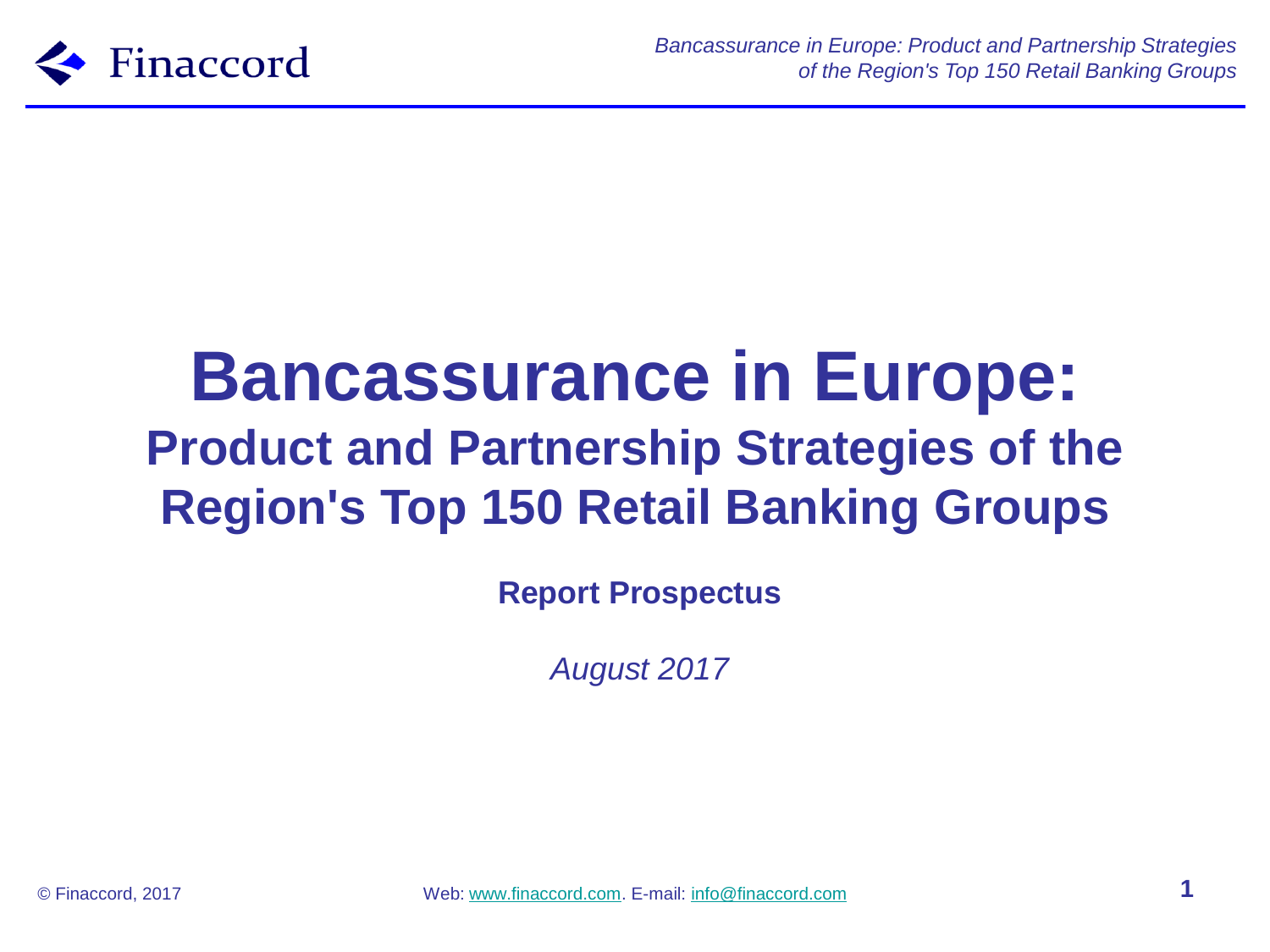

### **Prospectus contents**

|                                                                                      | Page      |
|--------------------------------------------------------------------------------------|-----------|
| What is the research?                                                                | $3 - 4$   |
| Which banking groups are covered?                                                    | 5         |
| Which insurance products are covered?                                                | 6         |
| How do country-specific retail banking units covered break down by region and group? |           |
| What is the report structure?                                                        | 8         |
| Output example: banking group involvement in bancassurance                           | 9         |
| Output example: unweighted and weighted provider share of partnerships               | 10        |
| What are the key features of the research?                                           | 11        |
| How can the research be used?                                                        | 12        |
| How can the PartnerBASE™ be used?                                                    | 13        |
| Who can use the research?                                                            | 14        |
| What are some of the key findings?                                                   | $15 - 17$ |
| What is the cost and format?                                                         | 18        |
| Country-specific reports about bancassurance                                         | 19        |
| How can the research be purchased?                                                   | 20        |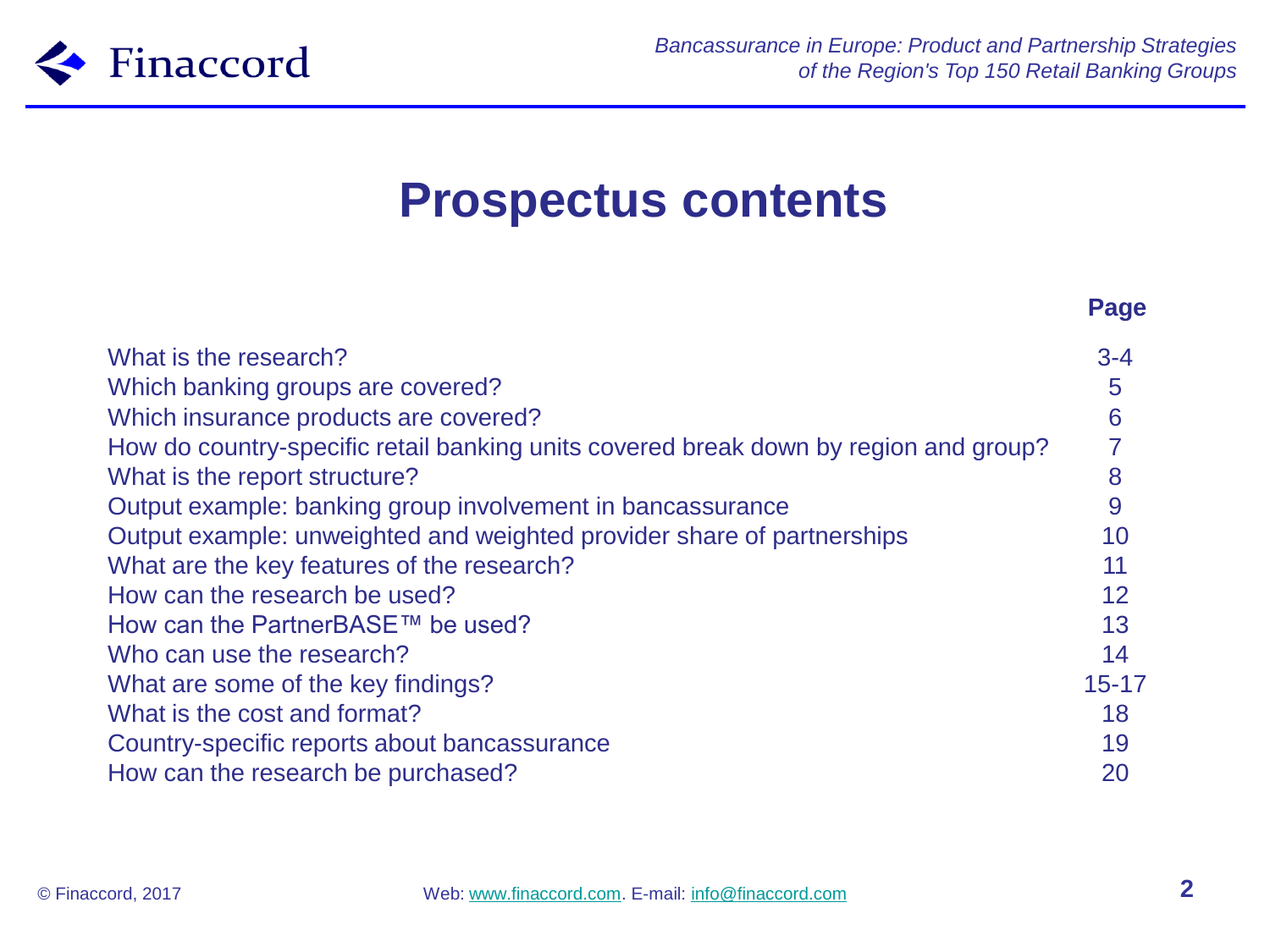

### **What is the research?**

*Bancassurance in Europe: Product and Partnership Strategies of the Region's Top 150 Retail Banking Groups* is a report and interactive PartnerBASE™ dataset that provides a detailed overview of the bancassurance strategies of 150 of the leading consumer banking groups in Europe. In total, the research investigates 575 country-specific retail banking units since some of these groups are active in retail banking in multiple territories; for example, the study analyses the bancassurance operations of Raiffeisen Bankengruppe in a total of 12 countries.

For each country-specific unit, it ascertains which of 24 different insurance types are offered, the operating model used where they are available (differentiating, for example, between external, joint venture and captive underwriting partners) and the identity of the insurance providers in each case.

This dataset is then used to analyse the bancassurance strategies of each of the 150 retail banking groups. For example: it highlights which groups maintain alliances with insurance providers that can be considered strategic and which work more loosely with a range of providers; it shows whether internationally-diversified groups utilise the same insurance partners across multiple countries across Europe or whether they formulate their approach at a country-specific level; and it demonstrates which groups are reliant wholly or mainly on captive or joint venture underwriters.

*(continued overleaf)*.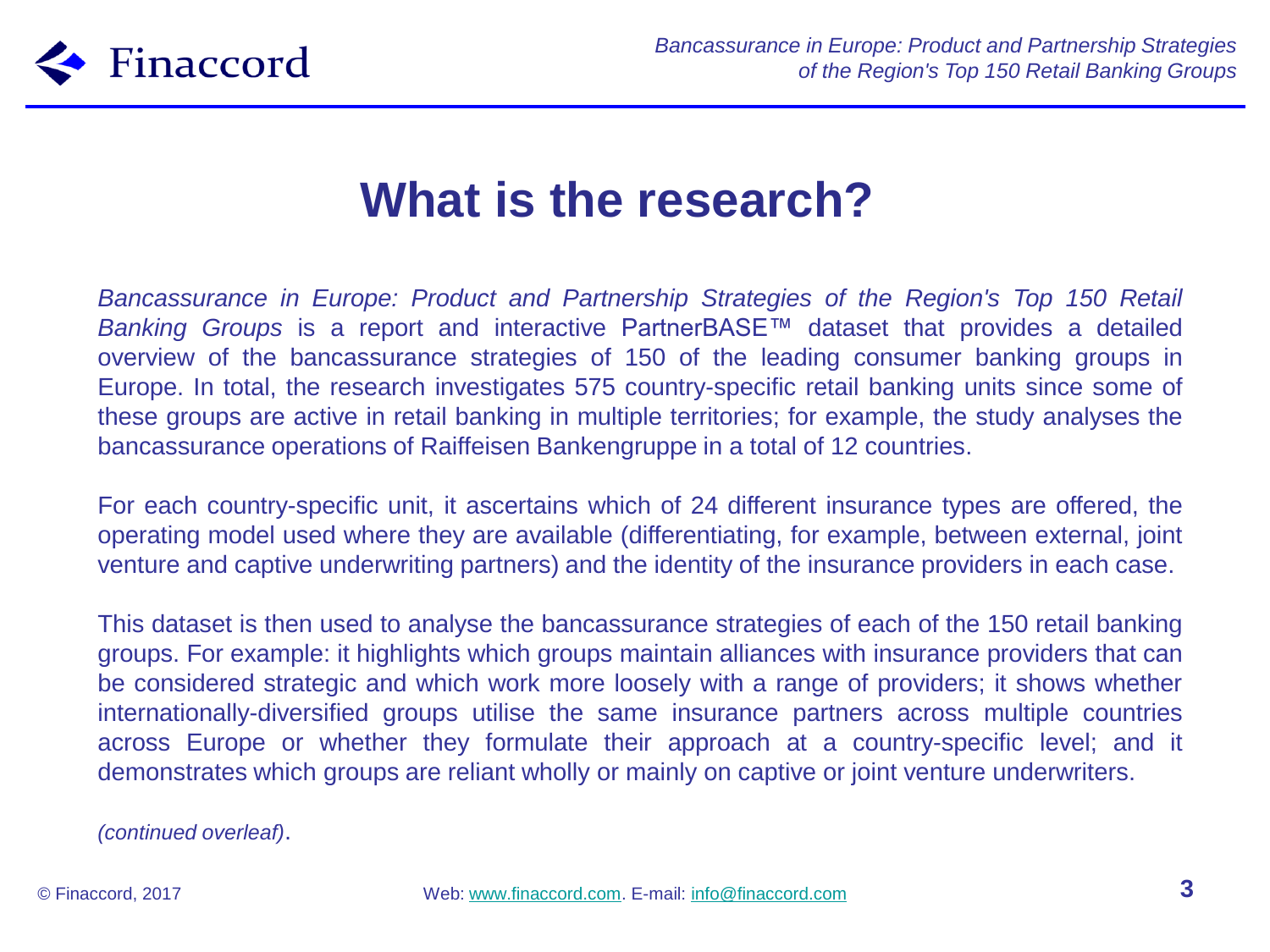

## **What is the research? (continued)**

The countries in Europe across which the 575 retail banking units are researched are the 34 that follow: Austria; Belgium; Bosnia and Herzegovina; Bulgaria; Croatia; the Czech Republic; Denmark; Estonia; Finland; France; Germany; Greece; Hungary; Ireland; Italy; Latvia; Lithuania; Luxembourg; Montenegro; the Netherlands; Norway; Poland; Portugal; Romania; Russia; Serbia; Slovakia; Slovenia; Spain; Sweden; Switzerland; Turkey; the UK; and Ukraine.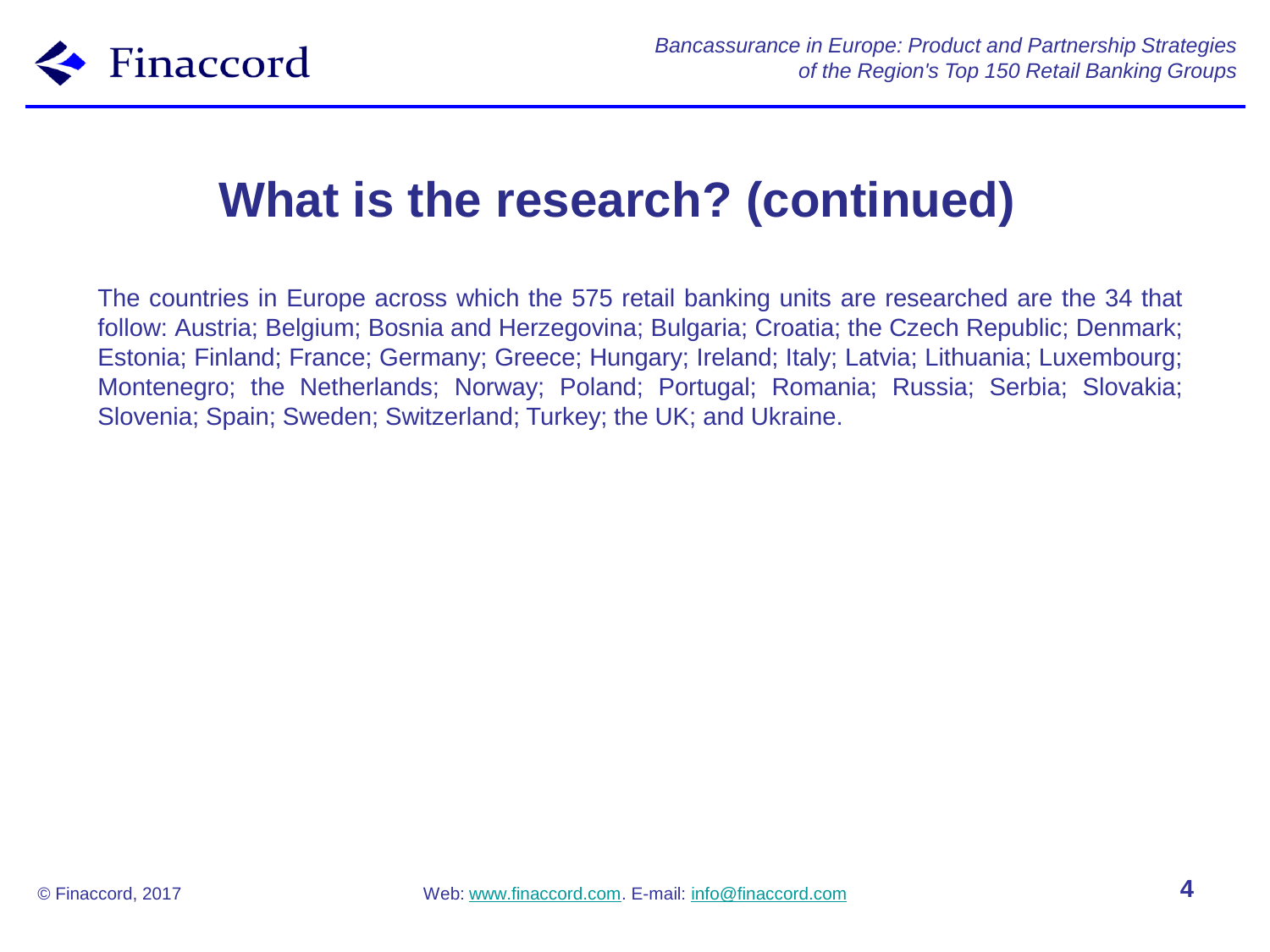

## **Which banking groups are covered?**

Abanka ABN AMRO Addiko Bank AIB Group AK BARS Bank Akbank Alfa Banking Group Alior Bank Alpha Bank Group American Express AnaCap Financial Partners Anadolubank Argenta Group B&N Bank Banca Mediolanum Banca Transilvania Banco Sabadell Banesco Bank Asya Bank of Ireland Banka Citadele Bankia Banque et Caisse d'Épargne de l'État Banque Française Mutualiste **Barclavs** Basler Kantonalbank BAWAG PSK BayernLB **BBVA** Belfius

BMN BNP Paribas BPI Burgan Bank CEC Bank Chenavari **Citigroup Clientis** Commerzbank Cornèr Banca Coventry Building Society Crédit Agricole Crédit Mutuel Credit Suisse Group **CYBG** Danske Bank De Volksbank Deutsche Bank DNB Drei Banken Gruppe Eika Gruppen Erste Group Eurobank Ergasias FiBA Group Fibank First Ukrainian International Bank GarantiBank **Gazprombank** Groupe BPCE Grupo Caja Rural

Grupo CGD Gruppo Banca Carige Gruppo Banca Sella Gruppo BPER Gruppo BPM Gruppo Credem Halkbank Hamburger Sparkasse Handelsbanken HSBC IberCaja Banco IBL Banca IKANO Bank ING Group International Personal Finance Intesa Sanpaolo İşbank Jyske Bank KBC Group Komercijalna Banka Kuwait Finance House La Banque Postale La Caixa Laboral Kutxa Landesbank Baden-Württemberg Landesbank Berlin Leeds Building Society Liberbank Lloyds Banking Group MedMera Bank

**Migrosbank** Millennium BCP Monte dei Paschi di Siena Montepio National Bank of Greece Nationwide Building Society NLB Group Noble Bank Nordea Group Nova KBM Group NOVO BANCO **N**vkredit Oney Banque Accord OP Financial Group Oschadbank Otkritie Holding OTP Group Permanent TSB Group Piraeus Bank PKO Bank Polski **Postfinance** Poštová Banka PPF Group **PrivatBank** Rabobank Raiffeisen Bankengruppe Raiffeisen Switzerland RBS Group Renaissance Credit Russian Agricultural Bank

Russian Standard Bank Säästöpankki **Santander Sherbank** SEB Group S-Group Šiaulių Bankas Skipton Building Society **SKOK** Société Générale SpareBank 1 Gruppen Sparkasse KölnBonn **Swedbank** TCS Group The Co-operative Bank Turkish Bank Group UBI Banca UBS **Ukrgasbank** Unicaja UniCredit UralSib VakıfBank Virgin Money Volksbank Gruppe VTB Group Wüstenrot & Württembergische Yorkshire Building Society **Ziraatbank** Zürcher Kantonalbank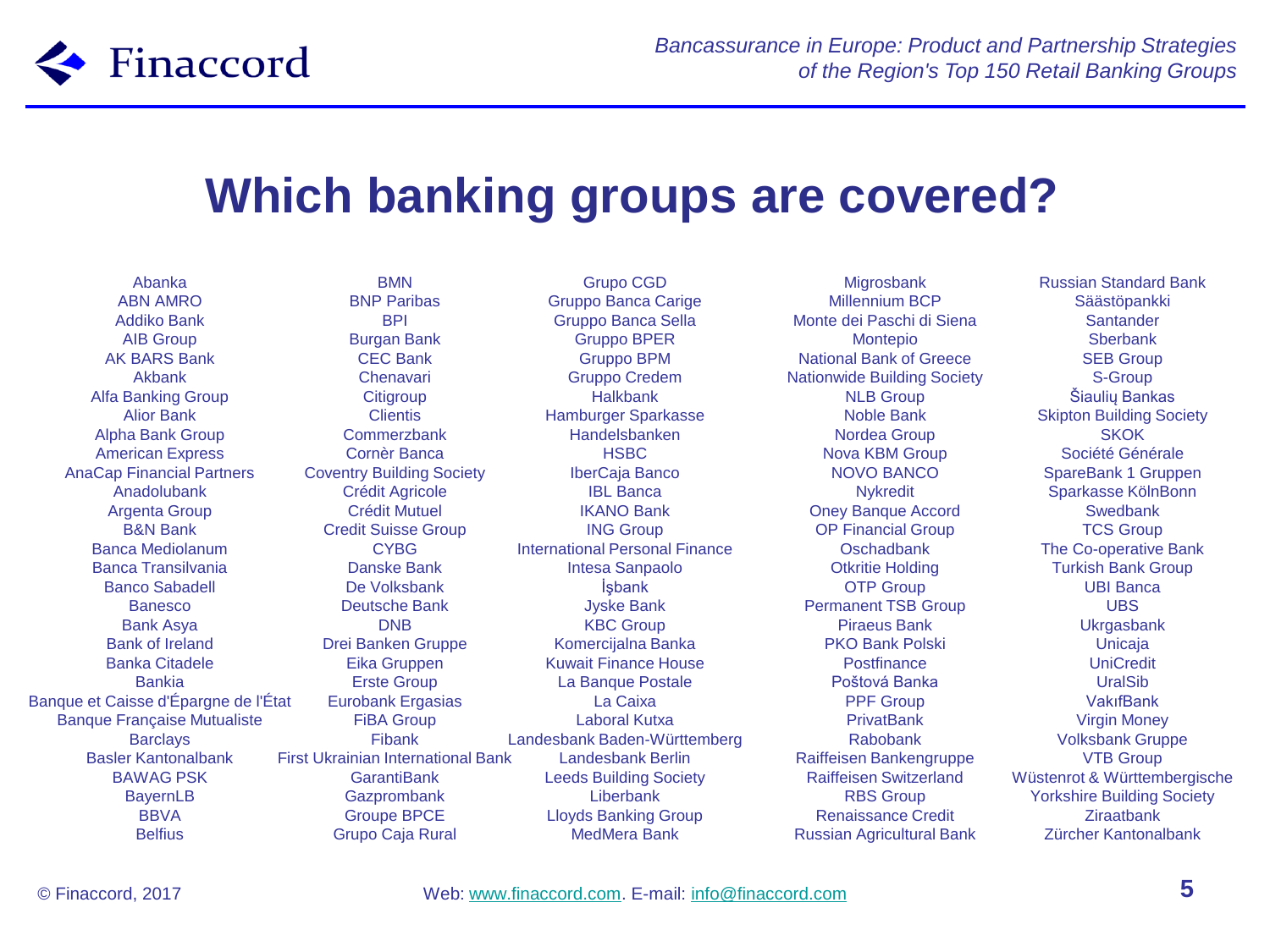

## **Which insurance products are covered?**

For each of the 575 country-specific banking units across the 150 groups, the study provides information about provision rates, operating models and provider partnerships for the following 24 insurance types.

#### *Accident and health*

Accident Health / hospital cash Medical expenses

#### *Commercial*

Commercial liability Commercial motor Commercial property Other commercial non-life Professional indemnity Trade credit

#### *Creditor*

Creditor – consumer finance Creditor – credit cards Creditor – mortgages

*Investment / retirement*

Investment-related life (not unit-linked) Investment-related life (unit-linked) Retirement savings

*Motor, home and travel*

Home Personal motor **Travel** 

*Personal / identity protection*

ATM cash / handbag / mobile / wallet Card protection Identity protection

*Protection-related life*

Critical illness Income protection Risk life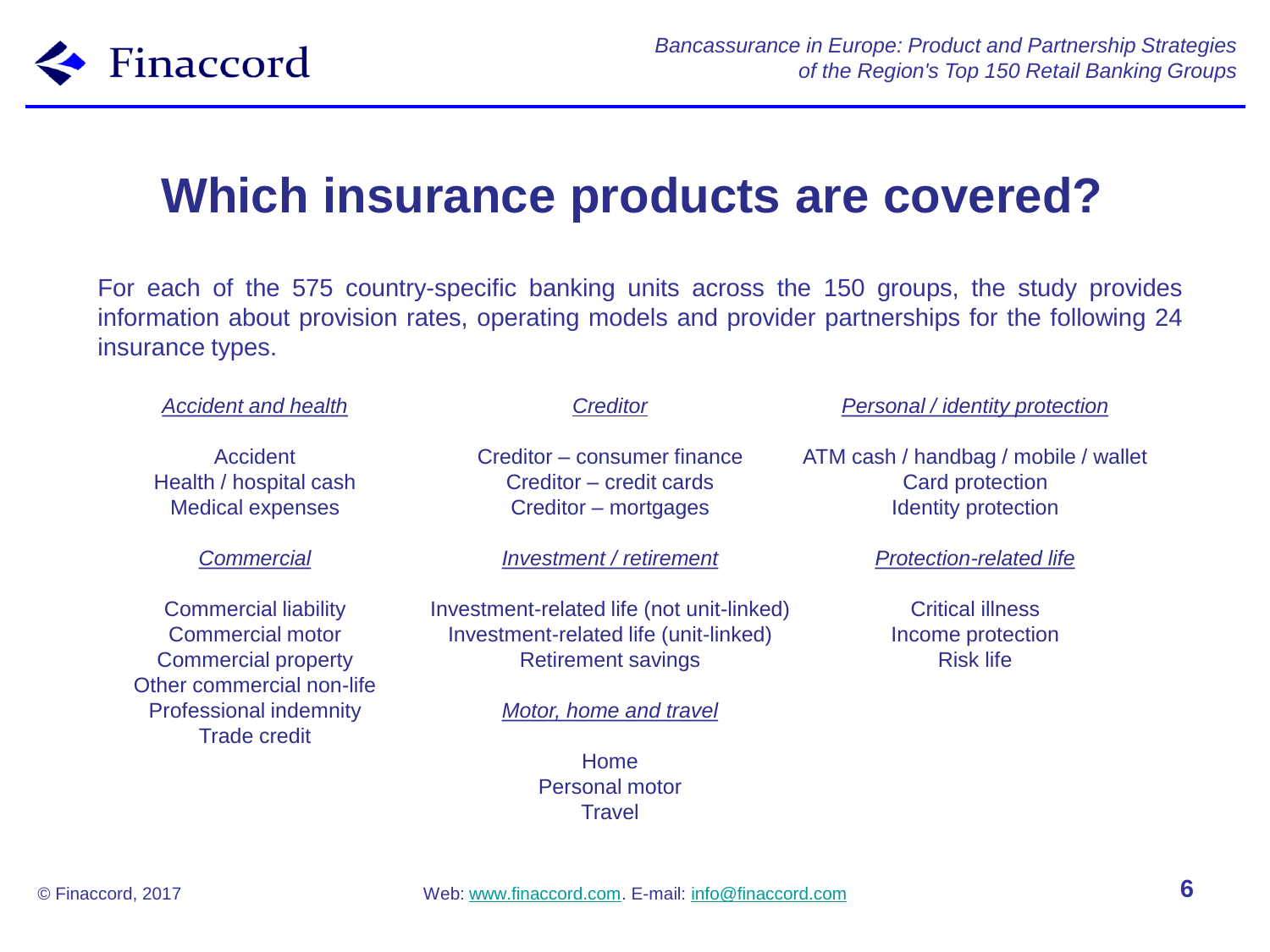

## **How do country-specific retail banking units covered break down by region and group?**

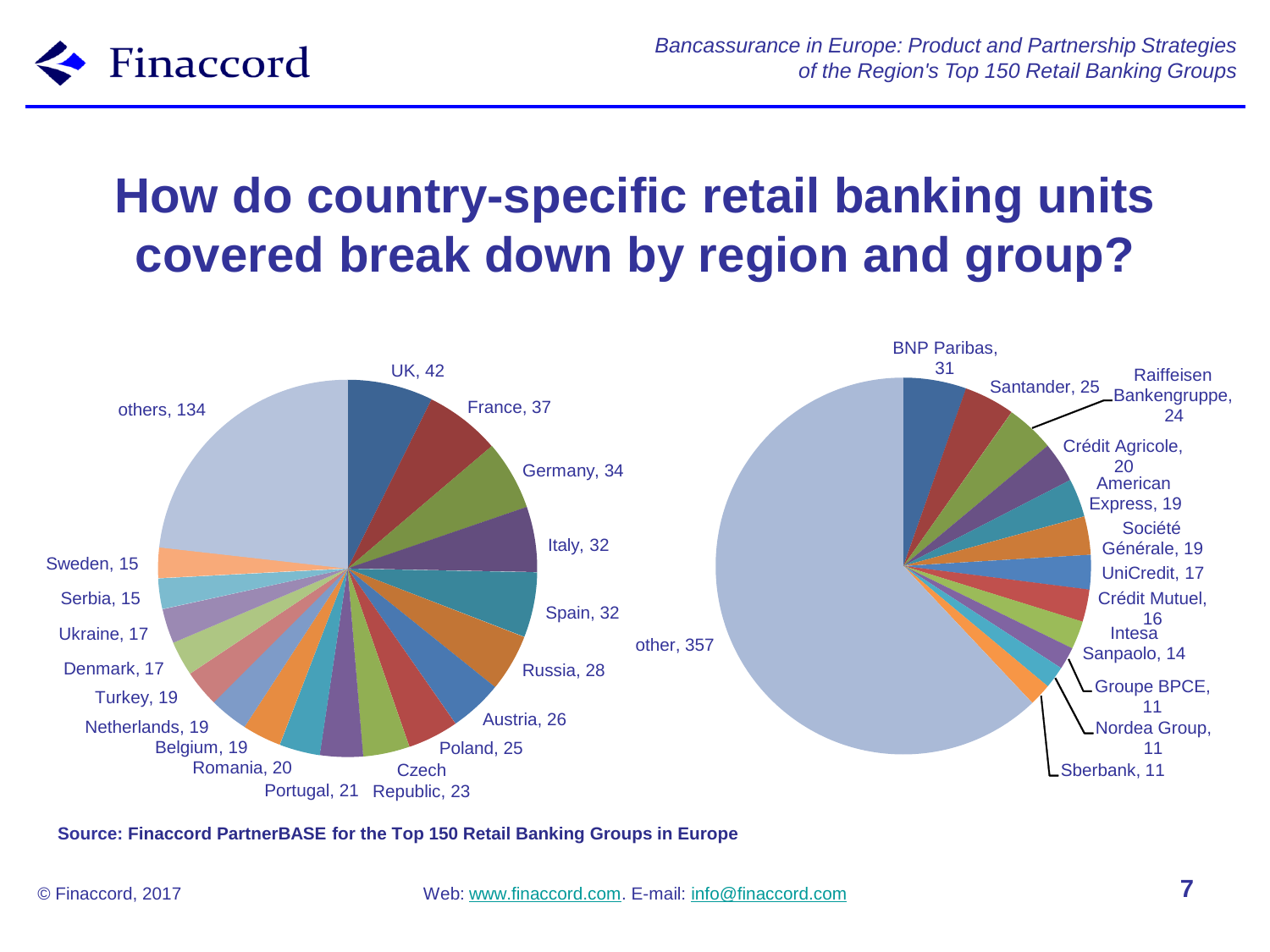

## **What is the report structure?**

*0. Executive Summary:* providing a concise evaluation of the principal findings of the report.

*1. Introduction*: offering rationale, description of methodology and some definitions.

*2. Group Strategy Overview*: this chapter uses data gathered across the 150 banking groups researched for this report in order to give a combined analysis of their bancassurance product and partner strategy in the following key areas: captive and joint venture underwriters; strategic and other partnerships with insurance groups; merger and acquisition activity related to bancassurance; insurance products offered.

*3. Group Strategy Analysis*: for each of the 150 banking groups in turn, the interactive PartnerBASE™ dataset provides an overview of their retail operations and a summary of their bancassurance strategy in Europe including a table illustrating their involvement in bancassurance (see slide 9 for an example) and a pair of bar charts depicting unweighted and weighted provider share of partnerships for insurance products (see slide 10 for an example).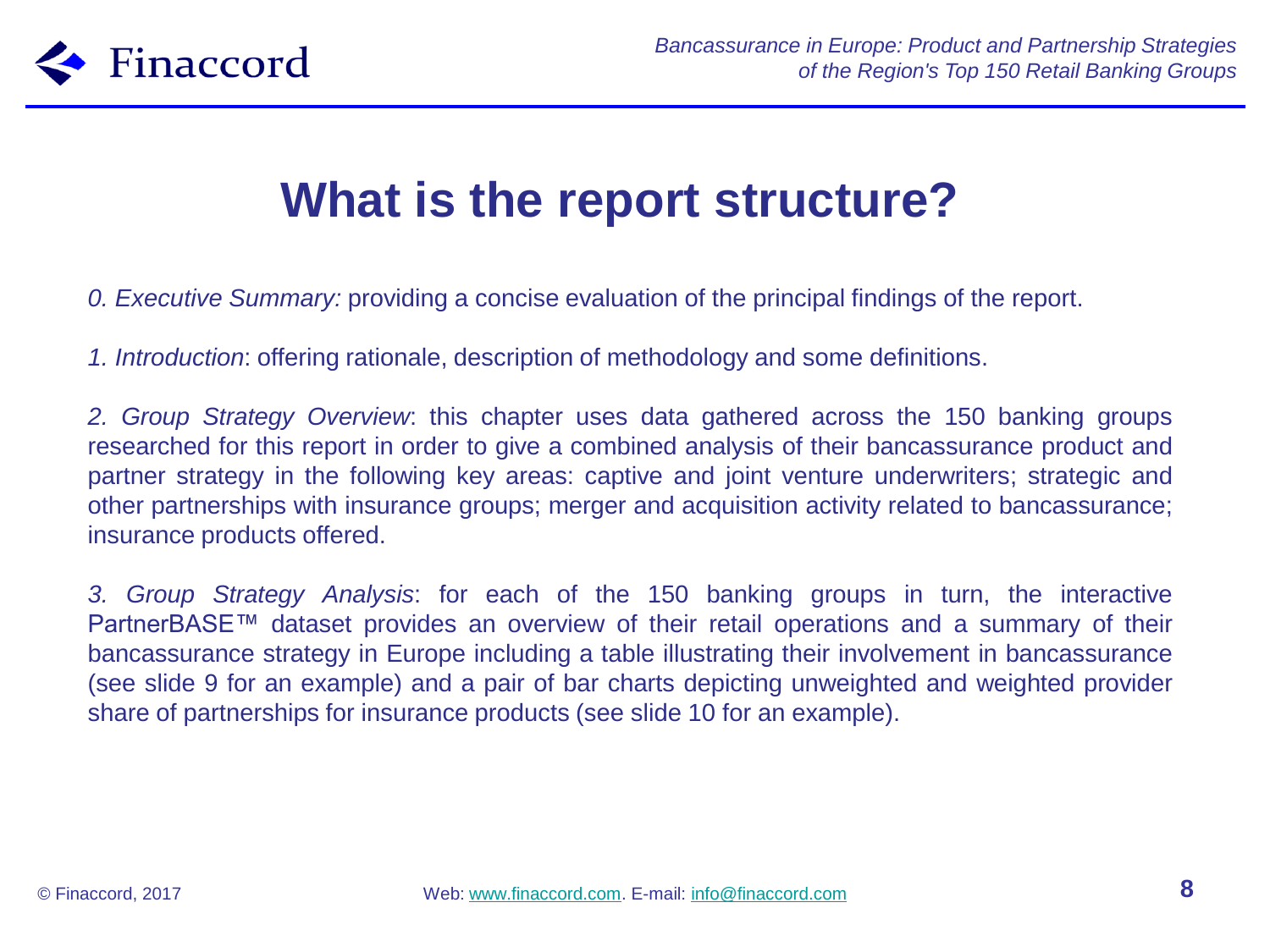

## **Output example: banking group involvement in bancassurance**

**Across 11 retail banking units in seven countries, SEB Group generated premiums of EUR 462.2 million from its captive and joint venture underwriters in 2016**

#### **Group overview**

| Strategic / JV partner(s) in Europe                 | n/a       |
|-----------------------------------------------------|-----------|
| Total assets worldwide (EUR billion)                | 267.6     |
| Approximate number of customers in Europe (million) | 5.45      |
| Countries researched in Europe                      |           |
| Banking operations researched in Europe             | 11        |
| Captive underwriter(s) in Europe?                   | Yes       |
| JV underwriter(s) in Europe?                        | <b>No</b> |
| Premiums in Europe (captive / JV) (EUR million)     | 462.2     |

#### **Unweighted product provision rates**

| Accident and health insurance                       |         | <b>Creditor insurance</b>                      |        |
|-----------------------------------------------------|---------|------------------------------------------------|--------|
| Accident insurance                                  | 18.2%   | Creditor insurance - consumer finance          | 100.0% |
| Health / hospital cash plans                        | $0.0\%$ | Creditor insurance - credit cards              | 55.6%  |
| Medical expenses insurance                          | 9.1%    | Creditor insurance - mortgages                 | 100.0% |
| Motor and household insurance                       |         | Other personal non-life insurance              |        |
| Household insurance                                 | 36.4%   | ATM cash / handbag / mobile / wallet insurance | 18.2%  |
| Personal motor insurance                            | 36.4%   | Card protection insurance                      | 27.3%  |
|                                                     |         | Identity protection assistance / insurance     | 27.3%  |
| Protection-related life insurance                   |         | <b>Travel insurance</b>                        | 18.2%  |
| Critical illness insurance                          | 18.2%   | Commercial non-life insurance                  |        |
| Income protection insurance                         | 0.0%    |                                                |        |
| <b>Risk life insurance</b>                          | 36.4%   | Commercial liability insurance                 | 0.0%   |
|                                                     |         | Commercial motor insurance                     | 9.1%   |
| Investment-related life / retirement savings        |         | Commercial property insurance                  | 9.1%   |
|                                                     |         | Professional indemnity insurance               | 0.0%   |
| Investment-related life insurance (not unit-linked) | 36.4%   | Trade credit insurance                         | 0.0%   |
| Investment-related life insurance (unit-linked)     | 36.4%   | Other commercial non-life insurance            | 0.0%   |
| <b>Retirement savings</b>                           | 45.5%   |                                                |        |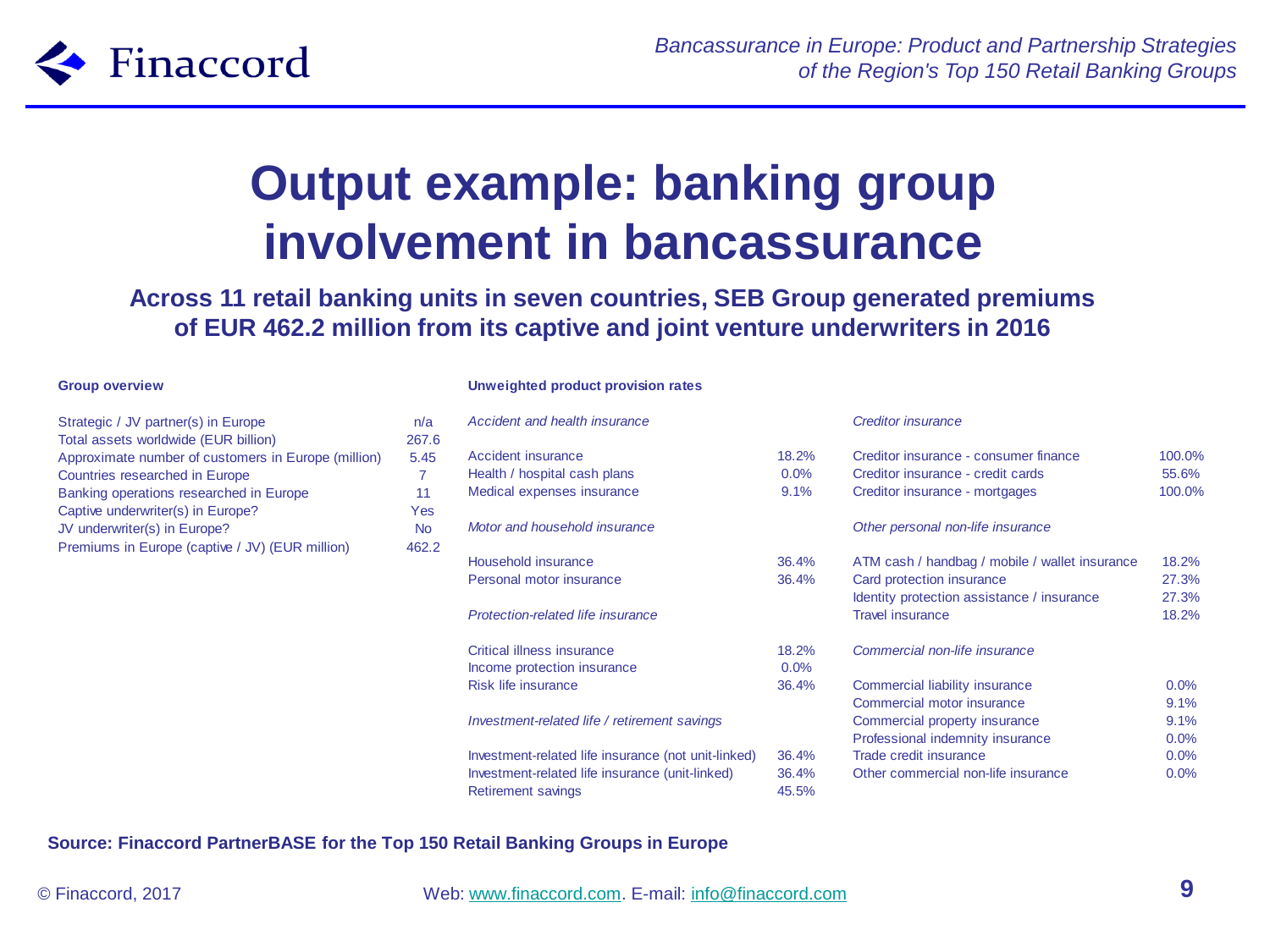

## **Output example: unweighted and weighted provider share of partnerships**

**While Zurich is Deutsche Bank's main partner for bancassurance, the banking group also works for selected products with providers belonging to a dozen other insurers**

| <b>Zurich</b>             | 48.6% | <b>Zurich</b>                 | 48.8%   |
|---------------------------|-------|-------------------------------|---------|
| <b>Talanx</b>             | 12.2% | <b>Talanx</b>                 | 28.7%   |
| <b>MetLife</b>            | 10.8% | <b>HUK-COBURG</b>             | 9.5%    |
| <b>AXA</b>                | 8.1%  | <b>Munich Re</b>              | 6.7%    |
| <b>BNP Paribas Cardif</b> | 4.1%  | <b>MetLife</b>                | 4.0%    |
| <b>Blue Media</b>         | 2.7%  | <b>AXA</b>                    | $< 1\%$ |
| <b>HUK-COBURG</b>         | 2.7%  | <b>Blue Media</b>             | $< 1\%$ |
| Meiji Yasuda Life         | 2.7%  | <b>BNP Paribas Cardif</b>     | $< 1\%$ |
| <b>Munich Re</b>          | 2.7%  | Generali                      | $< 1\%$ |
| Generali                  | 1.4%  | <b>Groupe SMA</b>             | $< 1\%$ |
| <b>Groupe SMA</b>         | 1.4%  | Meiji Yasuda Life             | $< 1\%$ |
| <b>SACE</b>               | 1.4%  | <b>SACE</b>                   | $< 1\%$ |
| Vienna Insurance Group    | 1.4%  | <b>Vienna Insurance Group</b> | $< 1\%$ |

**Unweighted provider share of partnerships, % (UHCs) Weighted provider share of partnerships, % (UHCs)**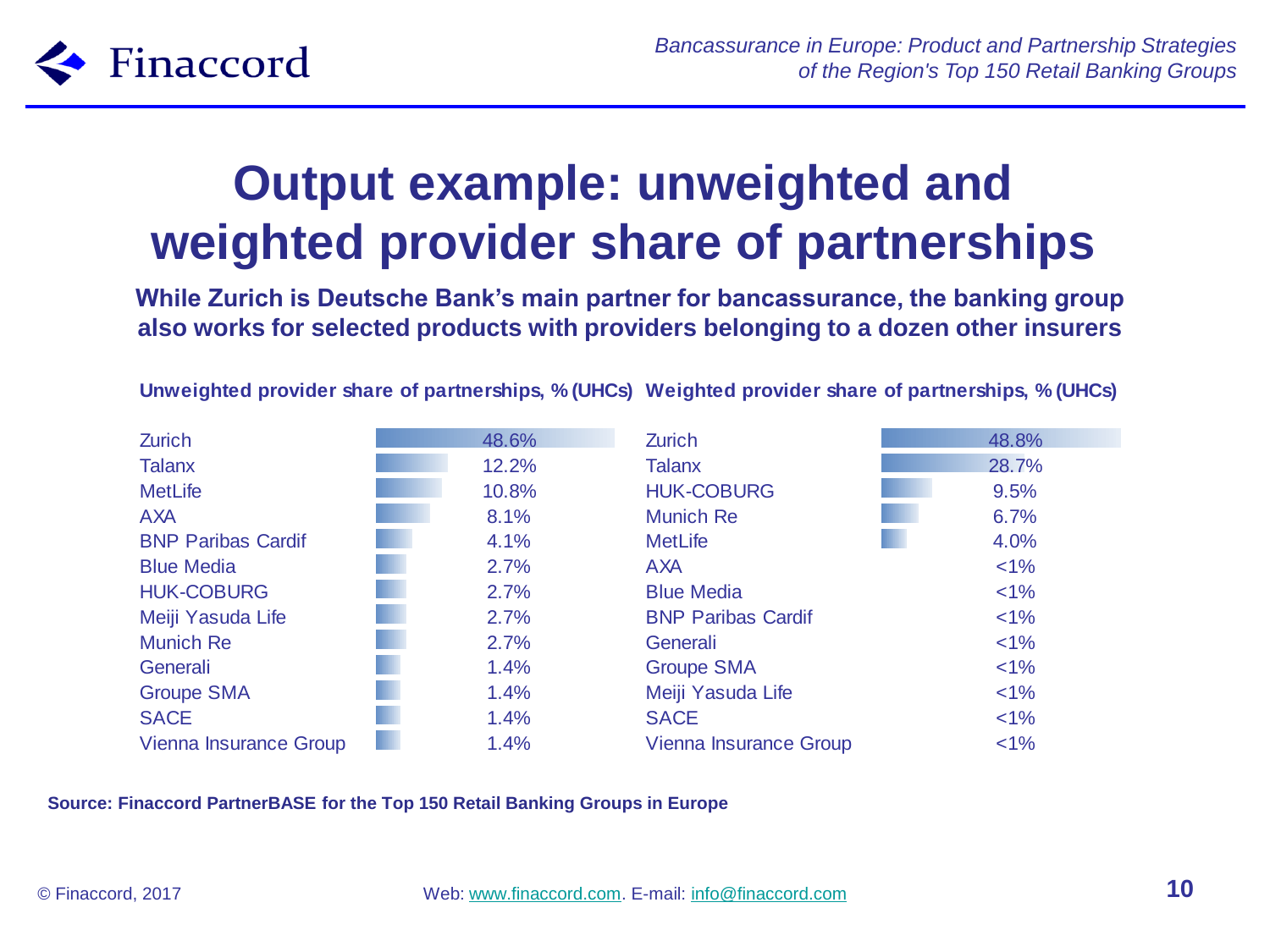

## **What are the key features of the research?**

Key features of this research include:

• a thorough overview of the bancassurance products and partnerships of a total of 575 consumer banking units owned by 150 of the leading retail banking groups in Europe;

• for each banking group, an analysis of its insurance providers presented in both unweighted and weighted terms, thereby illustrating not only which partners are engaged in the most product initiatives with that group but which are likely to hold the most valuable relationships given the number of retail customers of the local country unit in question;

• the first ever ranking by premiums due to captive and / or joint venture insurance entities of banking groups across Europe with data provided for over 70 groups with their own insurance underwriting subsidiaries;

• coverage of 24 distinct insurance types in seven broad categories (as shown on slide 6);

• availability of an accompanying interactive PartnerBASE™ dataset that details over 4,100 distinct product initiatives and that is fully searchable and filterable, enabling provision and distribution patterns to be explored by banking brand, banking group, country and insurance type.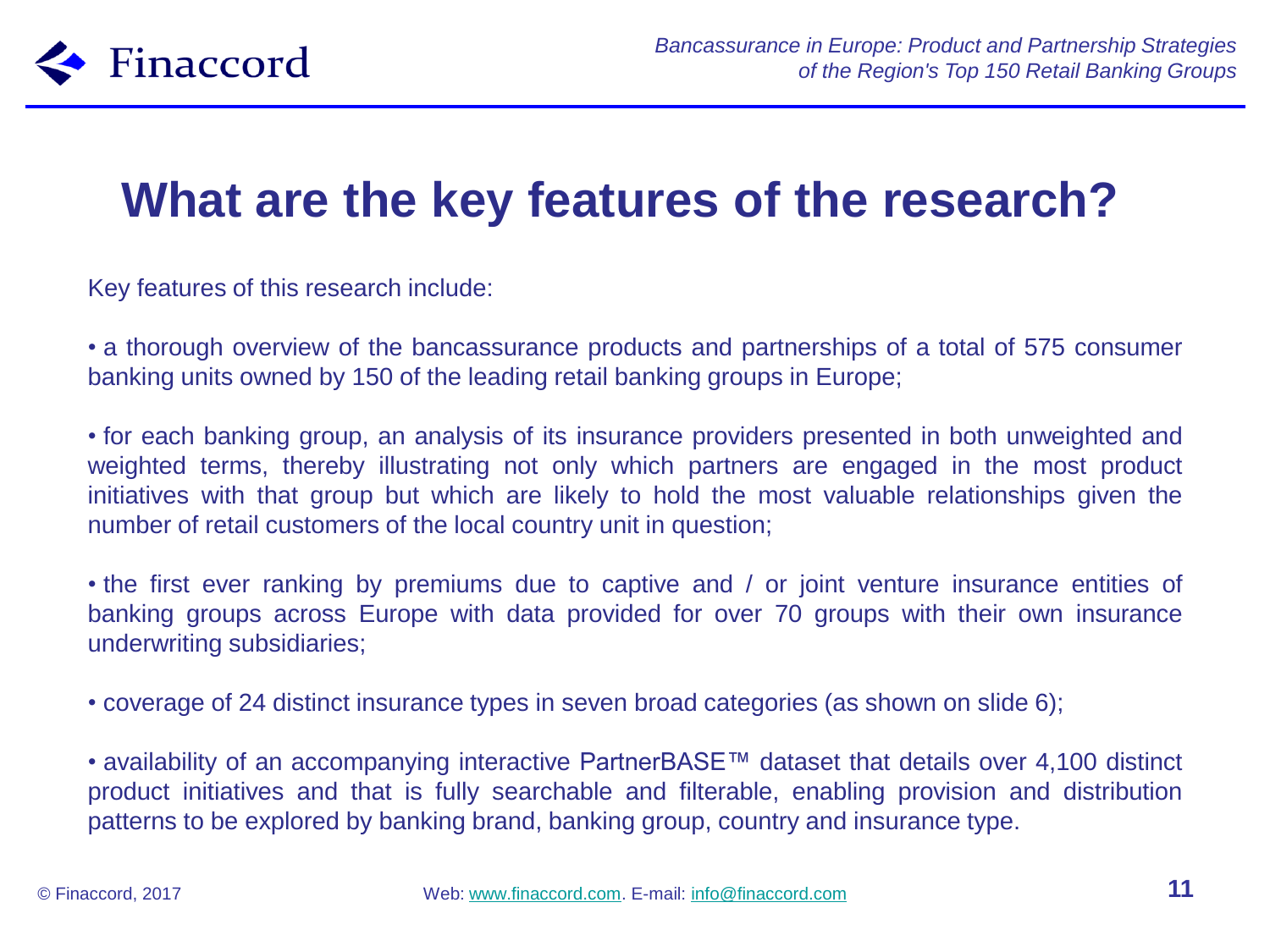

### **How can the research be used?**

You may be able to use this report and the PartnerBASE™ dataset that accompanies it in one or more of the following ways:

• gain access to a unique information source that will allow you to arrive at a rapid understanding of the bancassurance strategies of 150 leading retail banking groups in Europe;

• appreciate which insurance providers have been successful in establishing partnerships with these groups and which of those partnerships can be considered genuinely strategic;

• comprehend the magnitude of the captive and / or joint venture underwriting businesses of over 70 banking groups in Europe that have their own insurance subsidiaries;

• evaluate opportunities to establish bancassurance partnerships across a wide range of insurance products (both life and non-life, personal and commercial) either in a single country or across multiple territories where banking groups are active;

• benefit from both the broad conclusions contained within the report and the product-specific detail in the PartnerBASE™, meaning that this is a study that can be used for both strategic and tactical planning.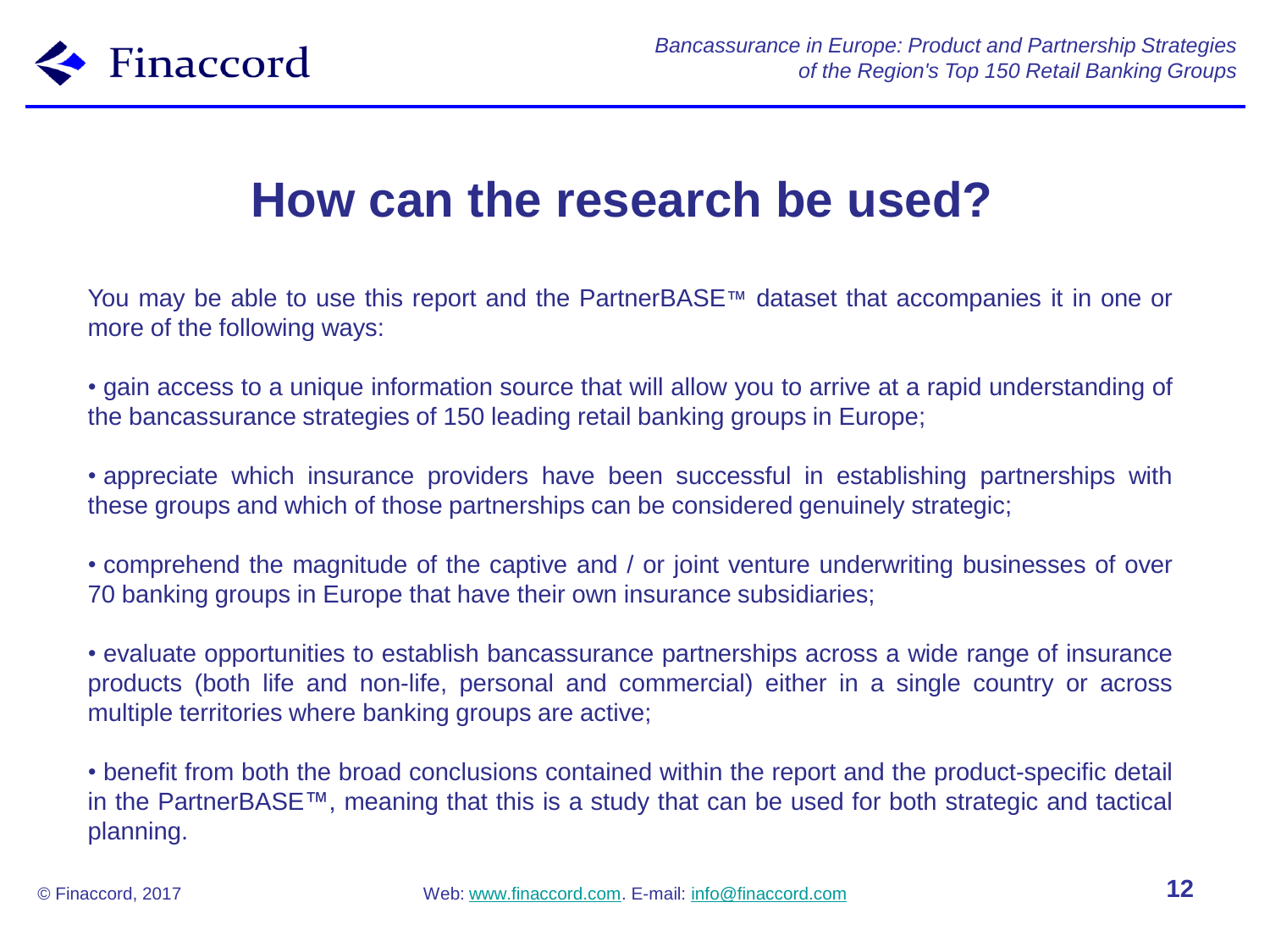

### **How can the PartnerBASE™ be used?**

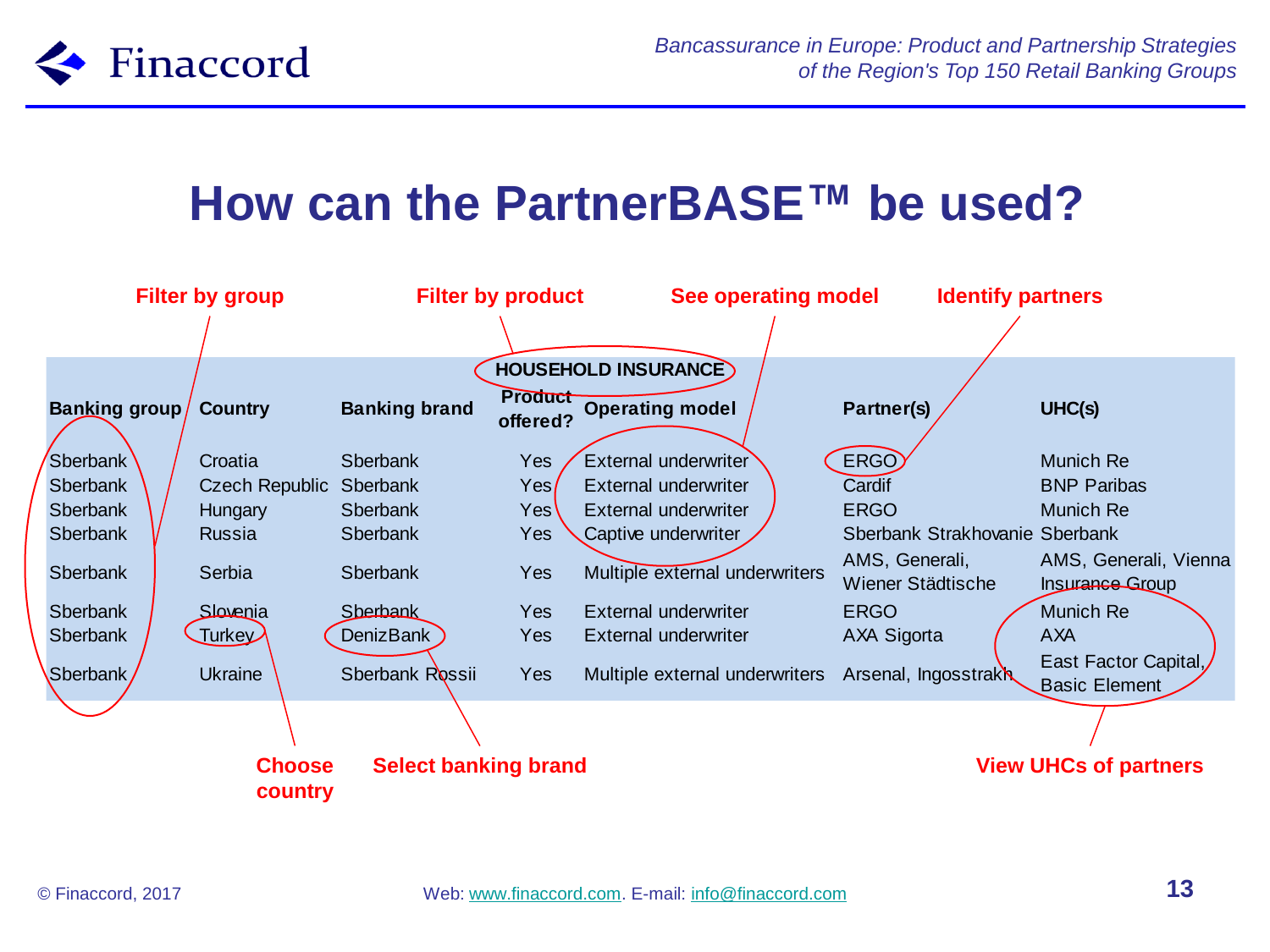

### **Who can use the research?**

- *1. Banking groups*: approaches to bancassurance vary enormously across the 150 banking groups investigated – if your organisation is reviewing its own product or partnership strategy in this field then this study will help it to benchmark itself against its peer group in Europe;
- *2. Insurance underwriters:* this research provides a comprehensive guide to the bancassurance strategies, partnerships and individual product initiatives of 150 major retail banking groups, allowing you to formulate strategy at both regional and country-specific levels;
- *3. Management consultancies:* if you are helping an insurance or banking group with its bancassurance strategy then this research will summarise the overall landscape in Europe, saving time and effort on researching the subject yourself;
- *4. Investment banks*: depending upon the regulatory environment, their financial constraints and their strategic intent, banking groups regularly review whether they should develop, buy or divest insurance operations which, naturally, can generate work for the investment banking community.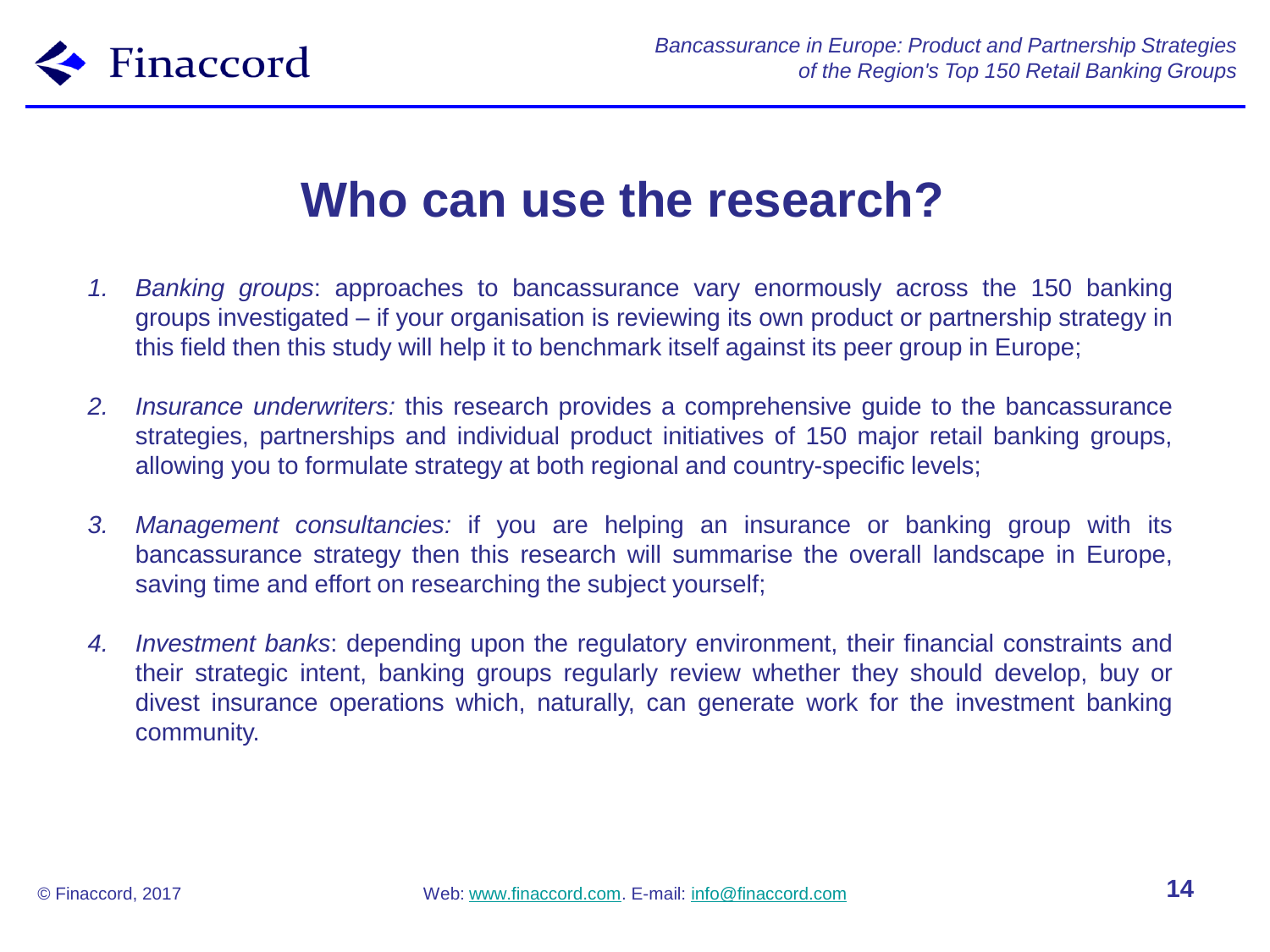

## **What are some of the key findings? (cont.)**

**1) Across the 575 banking units in scope, product provision rates (where relevant) are highest for creditor insurance linked to mortgages and consumer finance, followed by household and risk life cover**



Note 1 – provision rates for the three types of creditor insurance are calculated only for banks and other lending institutions offering the underlying lending products Note 2 – data also available for three types of personal / identity protection cover and six types of commercial insurance in the full report **Source: Finaccord PartnerBASE for the Top 150 Retail Banking Groups in Europe**

© Finaccord, 2017 Web: [www.finaccord.com](http://www.finaccord.com/). E-mail: [info@finaccord.com](mailto:info@finaccord.com) **15**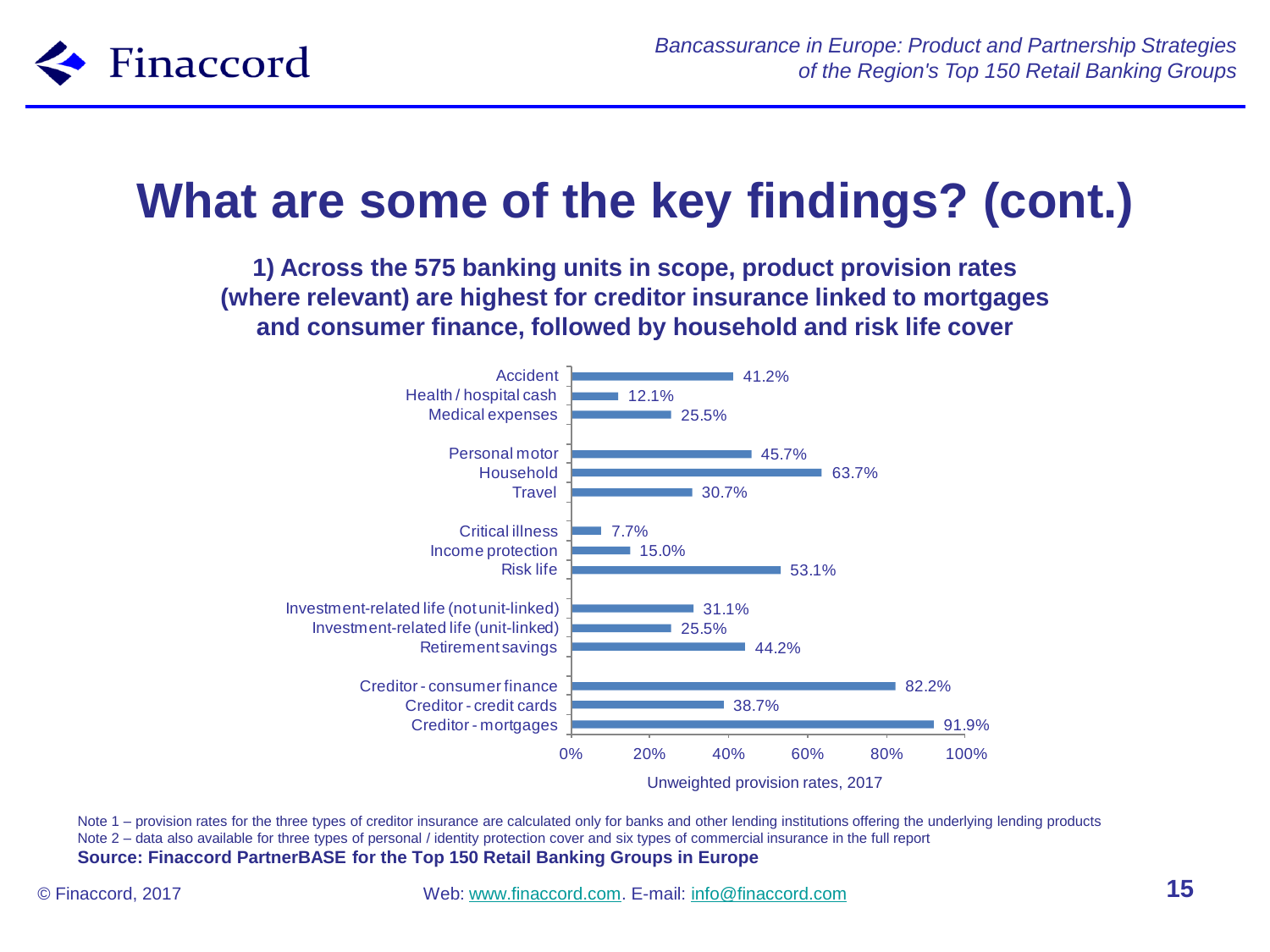

## **What are some of the key findings?**

**2) Over a half of the 150 retail banking groups investigated have at least one captive or joint venture insurance underwriter and 15 own both types**

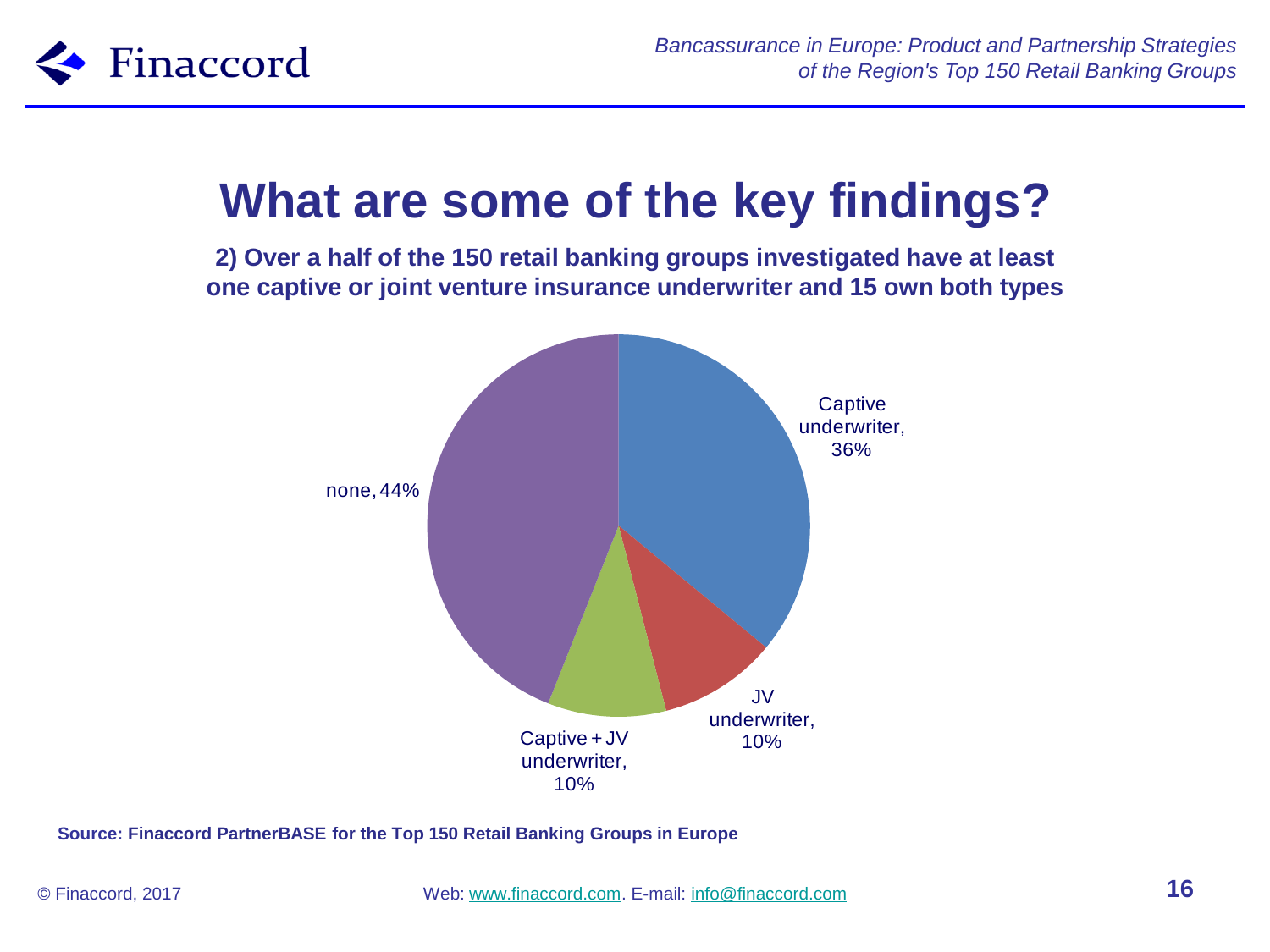

## **What are some of the key findings? (cont.)**

### **3) Key findings from the executive summary include:**

• across the banking groups for which data is available, total premiums written or earned by captives and joint ventures amounted to almost EUR 200 billion in 2016 with the five largest bancassurers alone accounting for close to a half of this figure;

• the most prominent banking groups in terms of bancassurance premiums secured by their own captive or joint venture insurers were Crédit Agricole and BNP Paribas which reported total business worldwide of EUR 30.8 billion and EUR 28.0 billion respectively, and they were followed in descending order by UniCredit, Intesa Sanpaolo and Société Générale;

• seven insurance groups were found to have established at least one bancassurance product partnership with over 20 of the 150 banking groups surveyed, namely Allianz, Aviva, AXA, BNP Paribas Cardif, Generali, MetLife and Munich Re;

• Aviva was the insurance provider that had established the most partnerships with a high degree of strategic importance given that it had such deals (all configured as joint ventures) with six banking groups and it was followed by Allianz, AXA and Generali with four such partnerships each, while Ageas, Caser, CNP Assurances, Groupama, Munich Re, Unipol and Zurich all had three each.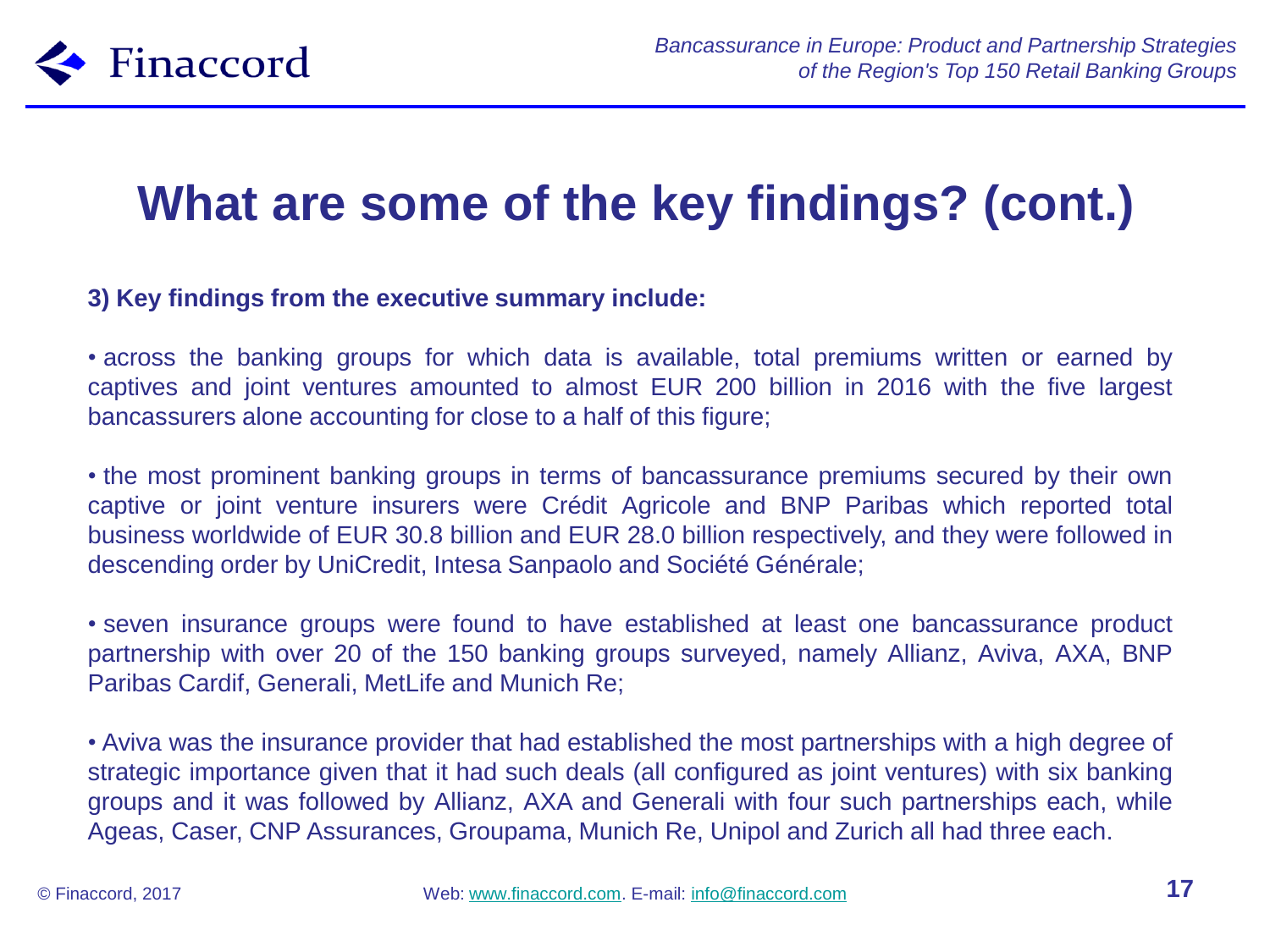

## **What is the cost and format?**

*Bancassurance in Europe: Product and Partnership Strategies of the Region's Top 150 Retail Banking Groups* is available as a standard PDF document. The PartnerBASE™ dataset that accompanies it at no further charge is in Excel format. Costs for this research set and other related, multi-country bancassurance titles being made available during 2017 are as follows:

| <b>REPORT</b>                                                                                                                                                     | <b>PRICE *</b>    |
|-------------------------------------------------------------------------------------------------------------------------------------------------------------------|-------------------|
| Global Bancassurance: Product and Partnership Strategies of the World's Top 500 Retail Banking Groups                                                             | <b>USD 11,195</b> |
| Global Bancassurance: Product and Partnership Strategies of the World's Top 150 Retail Banking Groups                                                             | <b>USD 5,595</b>  |
| Bancassurance in Africa and the Middle East: Product and Partnership Strategies of the Region's Top 120 Retail Banking Groups                                     | <b>USD 2,795</b>  |
| Bancassurance in the Americas: Product and Partnership Strategies of the Region's Top 120 Retail Banking Groups                                                   | <b>USD 2,795</b>  |
| Bancassurance in the Asia-Pacific Region and Australasia: Product and Partnership Strategies of the Region's Top 150 Retail Banking Groups                        | <b>USD 4,195</b>  |
| Bancassurance in Europe: Product and Partnership Strategies of the Region's Top 150 Retail Banking Groups                                                         | <b>USD 4,195</b>  |
| Global Bancassurance: Product and Partnership Strategies in Accident and Health Insurance of the World's Top 500 Retail Banking Groups                            | <b>USD 3,495</b>  |
| Global Bancassurance: Product and Partnership Strategies in Commercial Non-Life Insurance of the World's Top 500 Retail Banking Groups                            | <b>USD 3,495</b>  |
| Global Bancassurance: Product and Partnership Strategies in Investment-Related Life Insurance and Retirement Savings of the World's Top 500 Retail Banking Groups | <b>USD 3,495</b>  |
| Global Bancassurance: Product and Partnership Strategies in Motor, Household and Travel Insurance of the World's Top 500 Retail Banking Groups                    | <b>USD 3,495</b>  |
| Global Bancassurance: Product and Partnership Strategies in Personal and Identity Protection Insurance of the World's Top 500 Retail Banking Groups               | <b>USD 3,495</b>  |
| Global Bancassurance: Product and Partnership Strategies in Protection-Related Life Insurance of the World's Top 500 Retail Banking Groups                        | <b>USD 3,495</b>  |

*\* Titles focused on bancassurance in single countries are as shown overleaf – for Singapore-based clients, GST at the prevailing rate will be added to the basic price – costs quoted are for a single site user licence only – for a corporate user licence, please see the next slide for further details – invoices can be paid in EUR or GBP, at the prevailing exchange rate, if preferred.*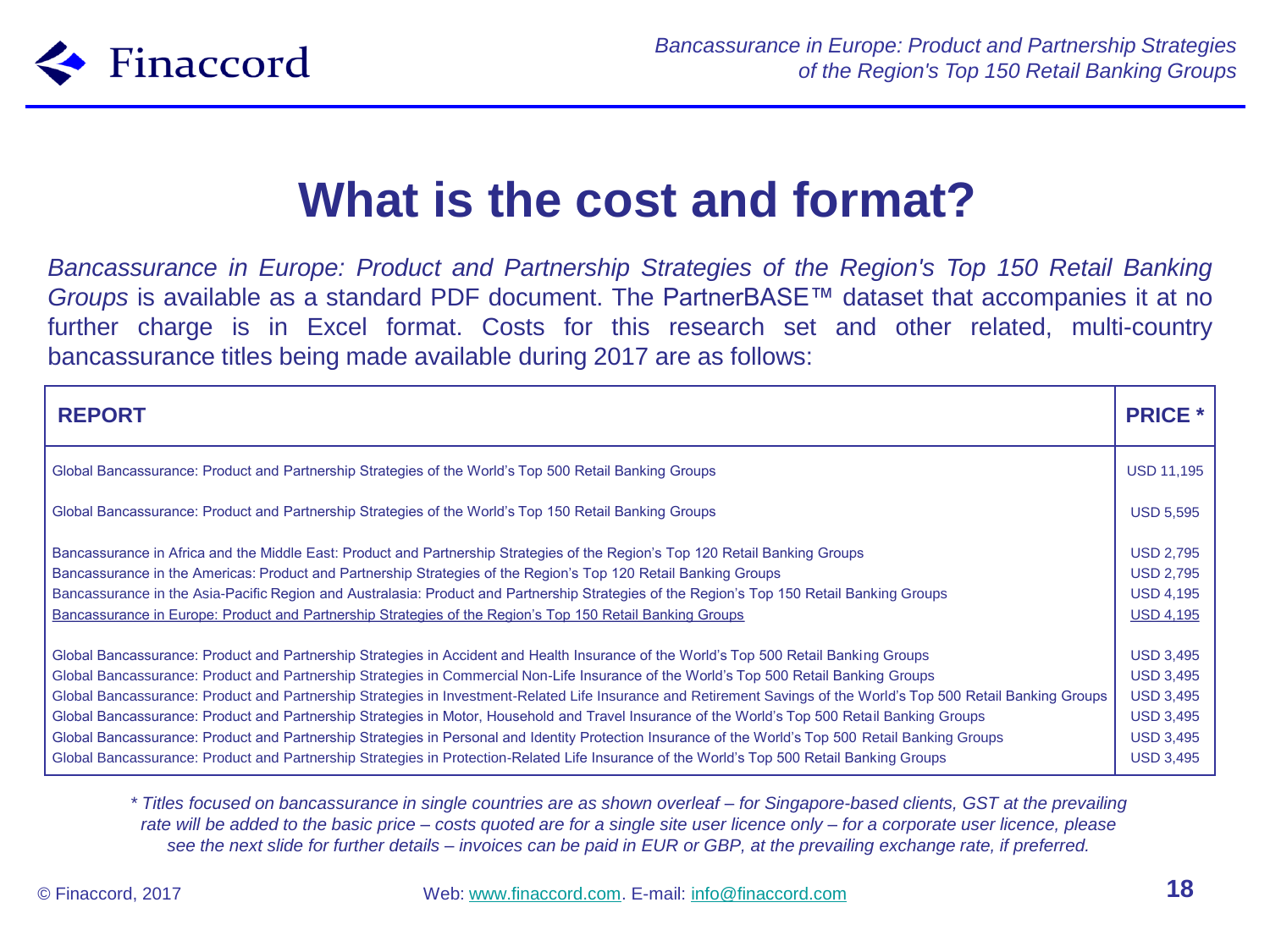

## **Country-specific reports about bancassurance**

Separate reports about bancassurance in different countries are available as listed below. These cover investment-related life insurance and retirement savings, protection-related life insurance, accident and health insurance, motor and household insurance, and creditor insurance linked to mortgages, consumer finance and credit cards.

| <b>BANCASSURANCE IN</b> |                  |                    |                  |  |
|-------------------------|------------------|--------------------|------------------|--|
| <b>Belgium</b>          | <b>USD 1,395</b> | <b>Malaysia</b>    | <b>USD 1,395</b> |  |
| <b>Brazil</b>           | <b>USD 1,395</b> | <b>Mexico</b>      | <b>USD 1,395</b> |  |
| <b>Chile</b>            | <b>USD 1,395</b> | <b>Philippines</b> | <b>USD 1,395</b> |  |
| China                   | <b>USD 1,395</b> | Poland             | <b>USD 1,395</b> |  |
| <b>France</b>           | <b>USD 1,395</b> | <b>Russia</b>      | <b>USD 1,395</b> |  |
| <b>Hong Kong</b>        | <b>USD 1,395</b> | South Korea        | <b>USD 1,395</b> |  |
| India                   | <b>USD 1,395</b> | Spain              | <b>USD 1,395</b> |  |
| Indonesia               | <b>USD 1,395</b> | <b>Thailand</b>    | <b>USD 1,395</b> |  |
| Italy                   | <b>USD 1,395</b> | Vietnam            | <b>USD 1,395</b> |  |
| Japan                   | <b>USD 1,395</b> |                    |                  |  |

*\* For Singapore-based clients, GST at the prevailing rate will be added to the basic price. Costs quoted are for a single site user licence only. For a corporate user licence, please see the final slide for further details. Invoices can be paid in EUR or GBP, at the prevailing exchange rate, if preferred.*